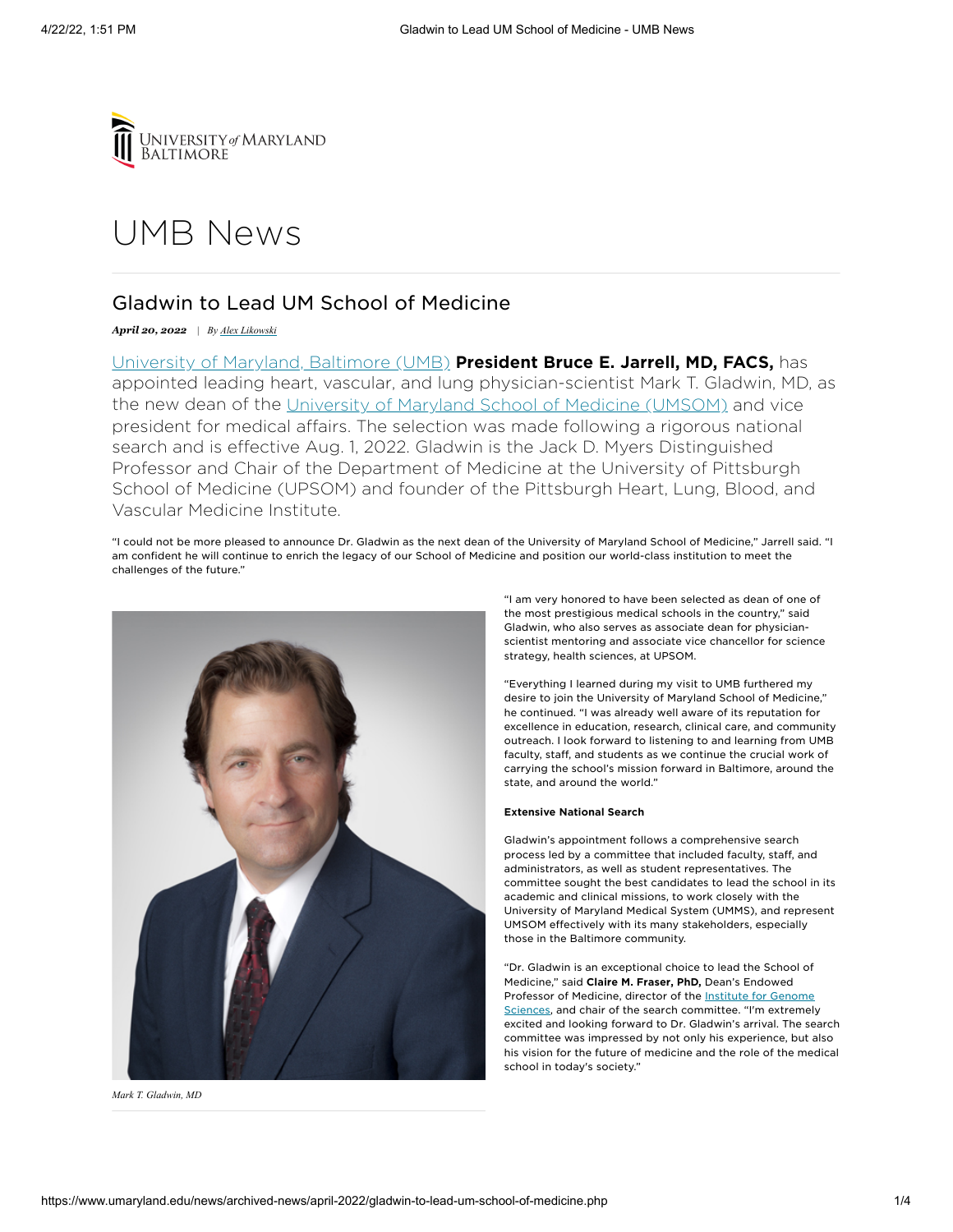"Being the leader of the School of Medicine is a challenging, multifaceted job," added search committee co-chair Roger J.

Ward, EdD, JD, MSL, MPA, provost and executive vice president, and dean of the Univers[ity of Ma](https://www.graduate.umaryland.edu/)ryland Graduate School. "With his wide range of experience, it was evident to the committee that Dr. Gladwin will excel in every aspect of what this job entails."

One of the two student members of the selection committee, **Aishwarya Iyer**, an MD/PhD student in the School of Medicine and president of the University Student Government Association, agreed. "I thought his research portfolio was phenomenal," she said. "He comes from a really strong institution and has a lot of experience managing his position very well and very efficiently. I am excited to welcome this new dean."

#### Key Focus on Equity, Diversity, and Inclusion

 As dean, Gladwin will be responsible for sustaining a culture that embodies UMB's core values and promoting and enhancing diversity, equity, and inclusion at UMSOM while leading advances and innovation in the areas of education, research, and clinical care.

 Throughout his career, Gladwin has been committed to promoting diversity, equity, and inclusion, informed by a lifelong commitment to the care and development of new treatments for patients with sickle cell disease. As department chair, he created a new vice chair position for diversity and inclusion with significant financial resources to create and administer <u>new and [innovative](https://diversity.dom.pitt.edu/) programs.</u> ۞ Working with the vice chair and residency director, he developed specialty tracks that aimed to attract accomplished underrepresented minority faculty into the research residency, linked to scholarship programs with novel micro credential MBA and MPH training opportunities, financially supplemented with T32 and philanthropic support, Burroughs Wellcome Foundation physician-scientist incubator support, and departmental investments.

 He established an underrepresented minority advisory committee, consisting of underrepresented minority faculty leaders at all levels, who work together to identify challenges and provide insight, expertise, and a forum for improvement. Under his leadership, the Department of Medicine has aggressively recruited, retained, and promoted fellows and faculty who are underrepresented in medicine, and recruited a diverse leadership team at the divisional and vice chair level.

#### History of Accomplishment

 Born in Palo Alto, Calif., and raised in the U.S. as well as Ghana, Mexico, and Guatemala, Gladwin earned his bachelor's and medical degrees from the University of Miami's six-year honors program in medical education. He completed his internship and chief residency in internal medicine at the Oregon Health Sciences University, followed by a critical care medicine fellowship at the National Institutes of Health (NIH) in Bethesda, and a pulmonary fellowship at the University of Washington in Seattle.

 Gladwin's career has included serving in the roles of physician-scientist, clinician, educator, and academic leader at two institutions, the University of Pittsburgh and NIH. At both institutions, he was consistently promoted to greater responsibility and leadership, building new programs and improving existing ones. At NIH, he served as critical care fellow, senior research fellow section head for the Sickle Cell Nitric Oxide Therapeutic and Vascular Therapeutics sections, director of the functional genomics core, and chief of the Pulmonary and Vascular Medicine Branch of the National Heart, Lung, and Blood Institute.

 In 2008, Gladwin was recruited to the University of Pittsburgh to serve as chief of the Division of Pulmonary, Allergy and Critical Care Medicine (PACCM) and the inaugural director of the Vascular Medicine Institute. He assumed the role of department chair in 2014, overseeing more than 800 faculty (including 120 PhD faculty and an additional >170 advanced practice providers) and combined clinical and research revenues approaching \$300 million. During his tenure, the department's NIH funding increased by more than 25 percent, and has been ranked in the top 10 funded departments of medicine in NIH funding for the last four years, according to the Blue Ridge Institute for Medical Research.

 At the University of Pittsburgh Medical Center, Gladwin worked to establish clinical programs to increase patient access to quality care and supported the development of signature programs in clinical analytics, telemedicine, e-consultation, critical care, specialty and hospitalist services, and multidisciplinary Clinical Centers of Excellence across 10 divisions. As the Department of Medicine chair, he also supported the development of a long list of research centers of excellence, including in aging, vascular biology, the microbiome, metabolism, mitochondrial biology, antibody therapeutics, and sickle cell research, the latter of which has been a focus of Gladwin's own research for more than 20 years. Gladwin credits his leadership success to careful listening and fact finding, the recruitment and partnership with strong leaders, the use of analytics to measure performance and provide feedback, and the thoughtful alignment of incentives to galvanize stakeholder support and sustainability.

# Research Impact

 From a research standpoint, Gladwin has published more than 470 manuscripts since 1996, which have had a significant impact on the fields of vascular and nitric oxide biology. His work is cited more than 5,000 times per year with an h-index of >120 (data from Google Scholar). Among his major scientific discoveries is the finding that the nitrite salt is a biological signaling molecule that regulates physiological and pathological hypoxic responses, blood pressure and flow, and dynamic mitochondrial electron transport. He characterized the role of hemoglobin and myoglobin as signaling nitrite reductases that regulate NO production under hypoxia. His seminal publication on this topic in 2003 has been cited more than 1,800 times and is listed by *Nature Medicine* in its top 10 Classic Collection. This work has led to the development and licensing of intravenous, oral, and inhaled nitrite as a human therapeutic.

 In addition to studies of nitrite, he characterized a novel mechanism of disease, hemolysis-associated endothelial dysfunction. This work has described a state of resistance to nitric oxide in patients with sickle cell disease, malaria, transfusion of aged blood, and other hemolytic conditions, caused by scavenging of nitric oxide by hemoglobin that is released into plasma during hemolysis. These studies translated to clinical and epidemiological descriptions of a human disease syndrome, hemolysis-associated pulmonary hypertension.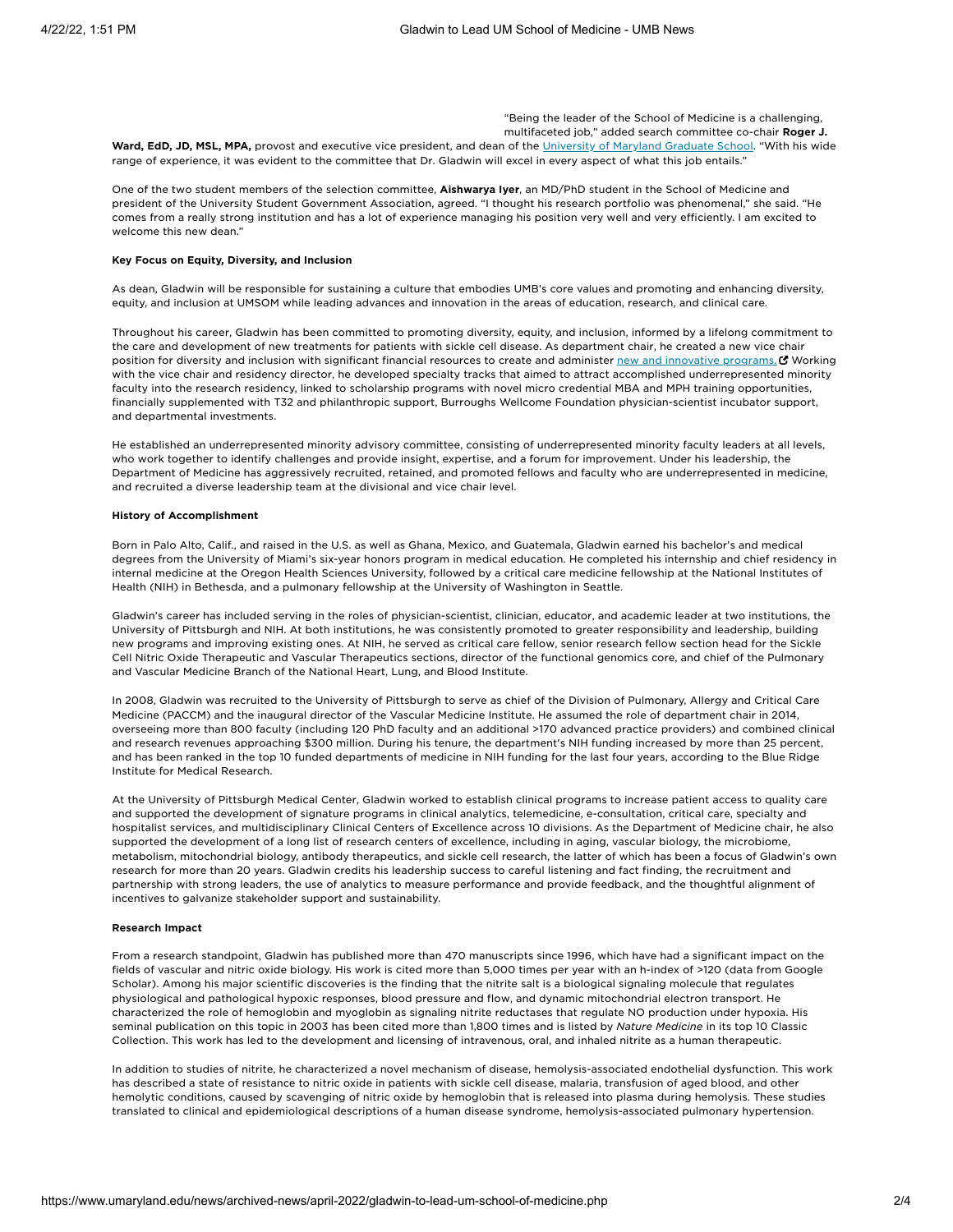Most recently, his laboratory has pioneered the use of recombinant neuroglobin and heme-based molecules as antidotes for CO poisoning, and this work resulted in the formation of a company, Globin Solutions. From a clinical research standpoint, Gladwin has a long history of leadership of translational projects and programs, having served as a principal or associate investigator on more than 50 human subjects protocols and holding at least 10 FDA INDs for the use of investigational therapeutic medications. He has served as PI on major multicenter phase II clinical trials, including the DeNOVO trial of NO therapy for acute pain crisis in patients with sickle cell disease, the Walk-PHASST trial of sildenafil for pulmonary hypertension secondary to sickle cell disease, and the current STERIO-SCD and SCD-CARRE trials evaluating new treatment approaches for patients with sickle cell disease.

 Gladwin is a member of Alpha Omega Alpha, the American Society for Clinical Investigation (ASCI), the Association of Professors of Medicine (APM), and the Association of American Physicians, and has served on the ASCI and APM councils. He is a fellow of the American College of Physicians, American Heart Association, Association of American Physicians (AAP), and Pulmonary Vascular Research Institute. He has received numerous academic awards including the U.S. Public Health Service Achievement Award, the NIH Director's Award for Mentoring, the NIH Clinical Center Director's Award for Science, the NIH Merit Award in recognition for accomplishments in both basic and clinical sciences, and the Recognition Award for Scientific Accomplishments from the American Thoracic Society. He was named an American Heart Association Distinguished Scientist and was recognized as Distinguished Professor at the University of Pittsburgh 2014.

## A Passion for Education

 A central passion of Gladwin's is to train the next generation of physicians and scientists in translational research. He has trained students at all levels and has been very successful at mentoring these trainees to independent careers in academic medicine. His publications include more than 150 with current or past trainees as first author.

"I'm beyond ecstatic that Dr. Gladwin will be the new dean of the University of Maryland School of Medicine," said **Andrea R. Levine, MD**, assistant professor at UMSOM who served a pulmonary, allergy, and critical care fellowship at the University of Pittsburgh Medical Center with Gladwin in 2018. "Dr. Gladwin was instrumental in recruiting me to Pittsburgh where he personally served as my research, clinical, and professional mentor. He was foundational in my becoming the doctor, physician-scientist, and the person I am today. He taught me how to be a critical care doctor. I cannot wait to see the impact he has on the growth and development of the University of Maryland School of Medicine including the students, trainees, and faculty."

## Engagement with UMB Community

 The search process at UMB included a series of town halls where members of the community gathered to listen to the leading candidates present their views on various topics and to ask questions afterward.

 During Gladwin's Feb. 14 town hall presentation, "A Perspective on Values and Vision for Academic Medical Centers," he discussed his values; challenges and opportunities for progress in medical education, research, and clinical care; diversity, equity, and inclusion; and his initial priorities for UMSOM.

 "I am delighted to join your successful institution," he said. "I think that the first thing that would be the absolute top priority for me on day one will be to listen and learn. I look forward to hearing all about the science, the successes, and challenges of all the research, clinical, and training programs. I understand the challenges our physicians and all health care workers face, especially after the COVID-19 pandemic, and appreciate the needs of the communities and patients that we serve. So, first and foremost, I intend to be a student, and will invest and put enormous effort into knowing the faculty, students, community, and health care needs of the state, and engaging our campus in facing our many generational challenges in medicine."

#### Growing Partnership with Medical System and Medical Center

 Mohan Suntha, MD, MBA, president and chief executive officer of the University of Maryland Medical System, which works closely with UMSOM in research, education, and clinical practice, said he was eager for Gladwin to come on board.

 "The University of Maryland School of Medicine is a foundational partner for the University of Maryland Medical System and collaborating with our scientist-physician colleagues makes it possible for our system to be a differential resource in providing exceptional care to the communities we serve across the state," Suntha said. "Together, we deliver cutting-edge clinical care, educate the physicians of tomorrow, and innovate the cures of the future, and under Dr. Gladwin's leadership, I look forward to growing and deepening the ties that have been the foundation of our successful partnership."

Added Bert W. O'Malley, MD, president and CEO of the University of Maryland Medical Center (UMMC), "UMMC's partnership with the UM School of Medicine is one of the bedrocks to our unique brand of compassionate, discovery-based care. We welcome Dr. Gladwin to Baltimore to help continue building on that strong tradition."

#### UMSOM: Among Top Echelon of Medical Schools

 Over the past two decades, UMSOM has emerged among the top echelon of medical schools in the nation — with recordbreaking growth and accomplishments. In research, total funding increased dramatically from \$323 million in 2006 to reaching historic levels approaching \$600 million in 2020. Clinical revenues have more than doubled since 2006 to \$350 million, with UMSOM faculty physicians now providing outpatient and inpatient care to more than 1.5 million patients each year. Clinical practice locations have expanded across the state — growing from six to 62 locations.